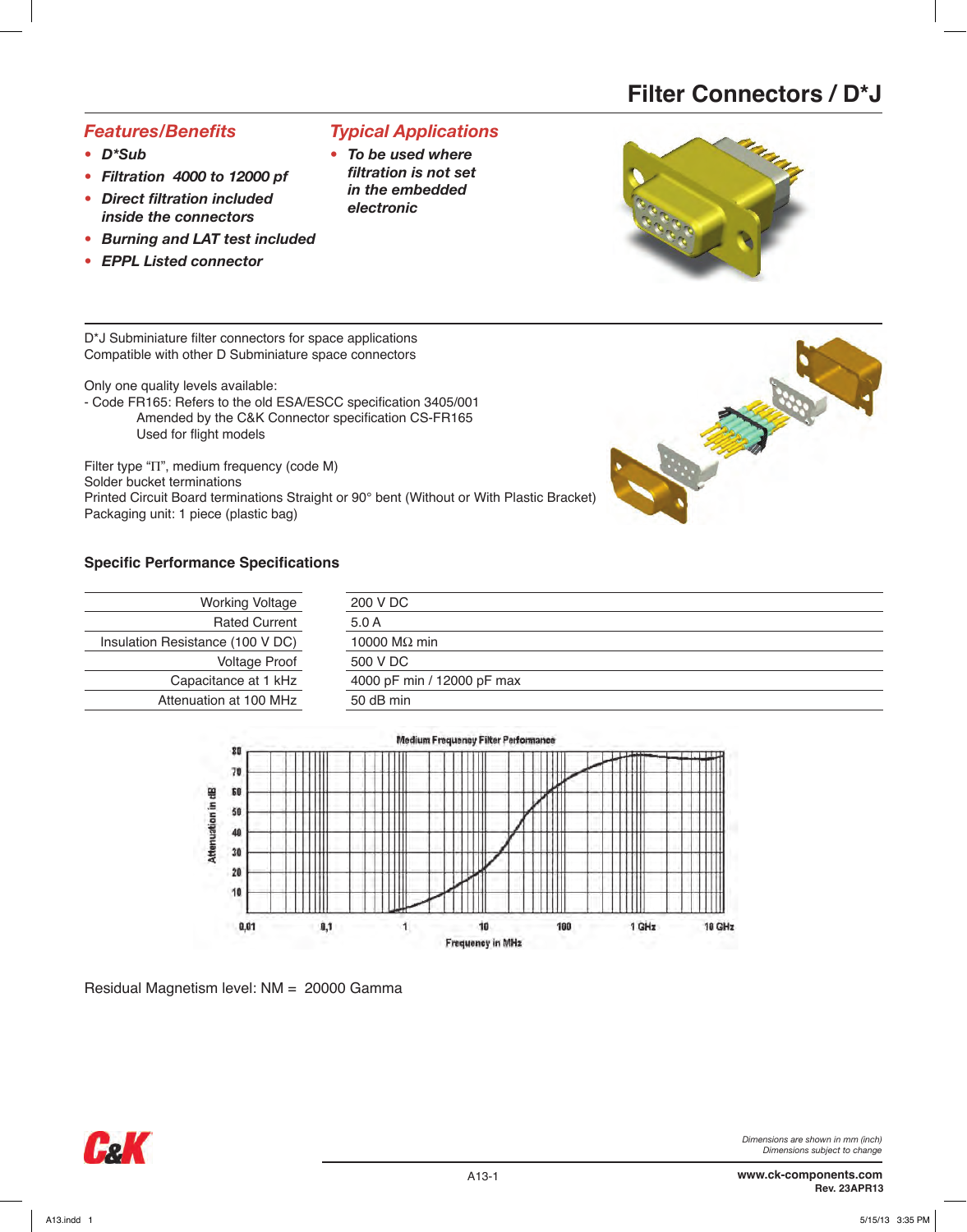# **Filter Connectors / D\*J**

### **How to order**

#### **CONNECTORS:**

Our easy build-a-connector concept allows you to mix and match options to create the D\*J you need. To order, select desired option from each category and place it in the appropriate box.

**For any part number different from those listed above, please consult your local C&K components representative.**

• Connectors D\*J – FR165 (Flying and Engineering Models):

|                                             | в |  | 25 | M | P | NM. | OL <sub>3</sub> | $-FR165$ |                                                                           |
|---------------------------------------------|---|--|----|---|---|-----|-----------------|----------|---------------------------------------------------------------------------|
| Series                                      |   |  |    |   |   |     |                 |          | Modification code for space level<br>according to FR165 C&K specification |
| Shell size:                                 |   |  |    |   |   |     |                 |          |                                                                           |
| E, A, B, C, D                               |   |  |    |   |   |     |                 |          | Modification code for terminations type<br>Nothing: Solder bucket         |
| Filter connector serie: J                   |   |  |    |   |   |     |                 |          | OL3: Straight PCB<br>1A0N/1B0N/2A0N/2B0N: 90° PCB                         |
| Mounting type: -                            |   |  |    |   |   |     |                 |          | Without bracket                                                           |
| Blank: Standard                             |   |  |    |   |   |     |                 |          | 1A2N/1B2N/2A2N/2B2N: 90° PCB                                              |
| Y: Float mount<br>E: Captive nut            |   |  |    |   |   |     |                 |          | With bracket                                                              |
|                                             |   |  |    |   |   |     |                 |          | <b>Magnetism level:</b>                                                   |
| <b>Contact arrangement:</b>                 |   |  |    |   |   |     |                 |          | NM: 20 000 Gamma                                                          |
| 9, 15, 25, 37, 50                           |   |  |    |   |   |     |                 |          |                                                                           |
|                                             |   |  |    |   |   |     |                 |          | <b>P</b> : Pin contacts                                                   |
| М:<br>Filter type 'II' for medium frequency |   |  |    |   |   |     |                 |          | <b>S:</b> Socket contacts                                                 |

Filter type 'Л' for medium frequency



*Dimensions are shown in mm (inch) Dimensions subject to change*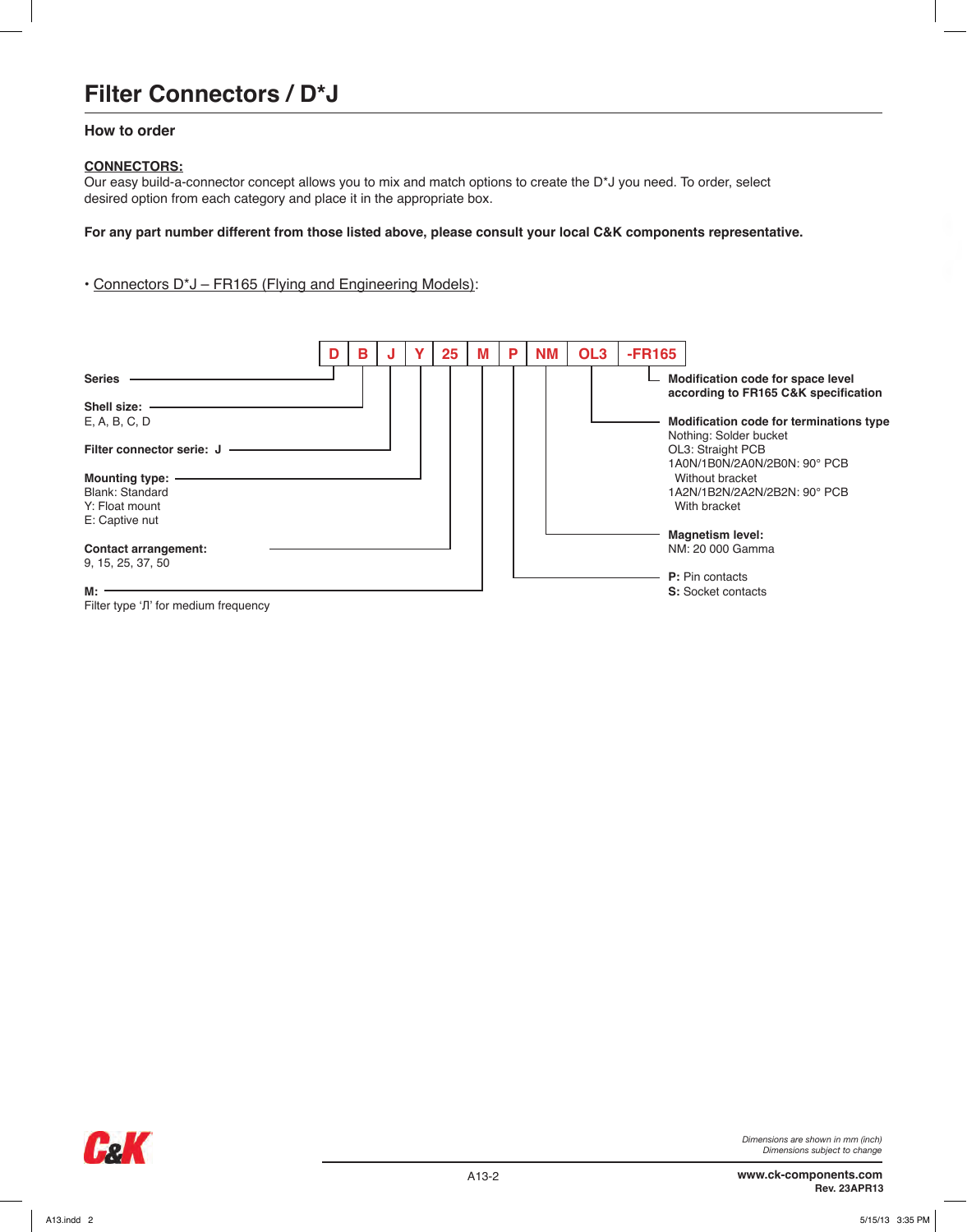#### **Specific Dimensions**



∅Z2: to accomodate a 0,99 (.039) / 1,04 (.041) diameter pin

| <b>Shell Size</b> | <b>V</b> max  | W <sub>1</sub> min<br>(Full pin diameter) | W <sub>1</sub> max<br>(Full pin length) | ØZ1<br>min  | ØZ1 max     | $W2$ min<br>(Square ended pin) |
|-------------------|---------------|-------------------------------------------|-----------------------------------------|-------------|-------------|--------------------------------|
| E                 | 0,40(.016)    | 4,47 (.176)                               | 5,33(.210)                              | 0.99(0.039) | 1,04(.041)  | 4,36 (.172)                    |
| A                 | $0,40$ (.016) | 4,47 (.176)                               | 5,33(.210)                              | 0,99(.039)  | 1.04(0.041) | 4,36 (.172)                    |
| B                 | 0,60(.024)    | 4.47 (.176)                               | 5.33(.210)                              | 0.99(0.039) | 1.04(0.041) | 4,36 (.172)                    |
| C                 | 0,60(.024)    | 4.47 (.176)                               | 5,33(.210)                              | 0.99(0.039) | 1.04(0.041) | 4,36 (.172)                    |
| D                 | 0,60(.024)    | 4.47 (.176)                               | 5,33(.210)                              | 0.99(0.039) | 1,04(.041)  | 4,36 (.172)                    |





| <b>Shell Size</b> | <b>F</b> min | <b>F</b> max | <b>G</b> min  | <b>G</b> max  | H min        | H max         |
|-------------------|--------------|--------------|---------------|---------------|--------------|---------------|
|                   | 10,00 (.394) | 10,20 (.402) | 18.95 (.746)  | 19.55 (.770)  | 10.46 (.412) | 11, 15 (.439) |
|                   | 10,00 (.394) | 10.20 (.402) | 27,25 (1.073) | 27,90 (1.098) | 10.46 (.412) | 11, 15 (.439) |
| B                 | 9,90(.390)   | 10.10 (.398) | 41.02 (1.615) | 42.01 (1.654) | 10.46 (.412) | 11.53 (.454)  |
| С                 | 9,90(.390)   | 10.10 (.398) | 57.97 (2.282) | 58.47 (2.302) | 10.46 (.412) | 11.53(.454)   |
|                   | 9,90(.390)   | 10,10 (.398) | 55.07 (2.168) | 56.08 (2.208) | 13,31 (.524) | 14,32 (.564)  |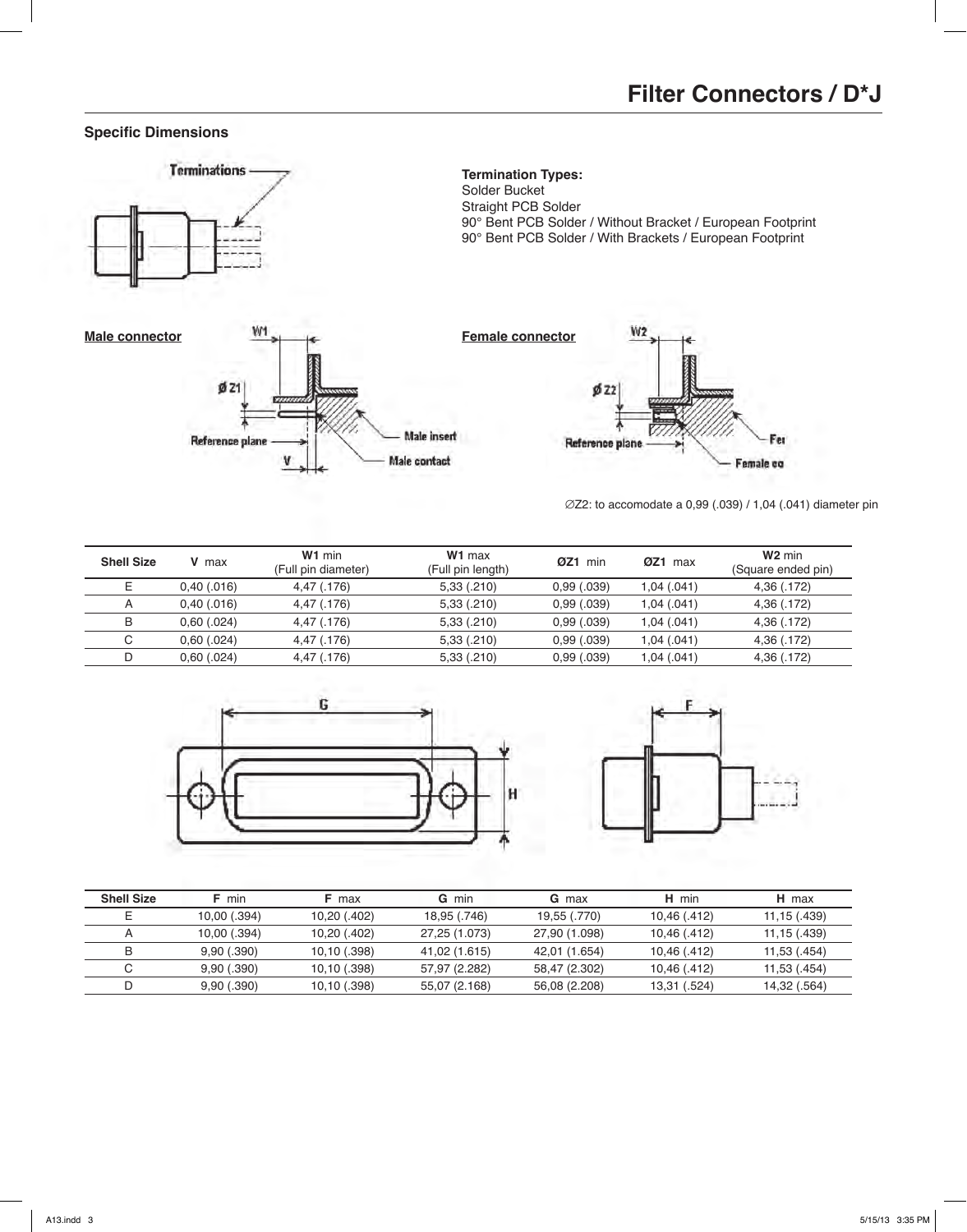## **Solder Bucket Terminations:**

## **Specific Dimensions**



|                 |                   | ØF                | G                | н                       | <b>Pitch</b>     |
|-----------------|-------------------|-------------------|------------------|-------------------------|------------------|
| <b>Contacts</b> | <b>Shell Size</b> | $+0,05(.002) / 0$ | $\pm 0,15(.006)$ | $+0,2(.008)/0.05(.002)$ | between contacts |
| Male            | Е                 | 1,10(.043)        | 2,00 (.079)      | 3,30(.130)              | 2,74 (.108)      |
|                 | A                 | 1,10(.043)        | 2,00 (.079)      | 3,30(.130)              | 2,74 (.108)      |
|                 | B                 | 1,10(.043)        | 2,00 (.079)      | 3,30(.130)              | 2,76 (.109)      |
|                 | С                 | 1,10(.043)        | 2,00 (.079)      | 3,30(.130)              | 2,76 (.109)      |
|                 | D                 | 1,10(.043)        | 2,00 (.079)      | 3,30(.130)              | 2,76 (.109)      |
| Female          | E.                | 1,10(.043)        | 2,00(.079)       | 3,30(.130)              | 2,74 (.108)      |
|                 | A                 | 1,10(.043)        | 2,00(.079)       | 3,30(.130)              | 2,74 (.108)      |
|                 | B                 | 1,10(.043)        | 2,00 (.079)      | 3,30(.130)              | 2,76 (.109)      |
|                 | С                 | 1,10(.043)        | 2,00 (.079)      | 3,30(.130)              | 2,76 (.109)      |
|                 | D                 | 1,10(.043)        | 2,00 (.079)      | 3,30(.130)              | 2,76(.109)       |

Termination Modifier: Nothing

## **Weights**

|                                          | <b>Shell Size</b> | Weight (Grams) |        |  |
|------------------------------------------|-------------------|----------------|--------|--|
| Max Weight (grams) with contacts         |                   | Male           | Female |  |
|                                          |                   | 12.0           | 13.5   |  |
| For connector with mounting option, add  |                   | 18.5           | 20.5   |  |
| the weight of the eventual accessories * | R                 | 28.0           | 31.0   |  |
|                                          |                   | 38.5           | 42.0   |  |
|                                          |                   | 47.0           | 51.0   |  |

\*For dual-float mount (Y) weight (if applicable), added 0,60 gr.

\*For captive-nut (E) weight (if applicable), added 0,65 gr.

#### **Recommended instruction for wire stripping:**

• Cut wires to length and strip insulation per above illustration. Check for broken or frayed wires

• Accepted Wires Sizes: insulated AWG 20, AWG 22, AWG 24.

#### Recommended wire trim length

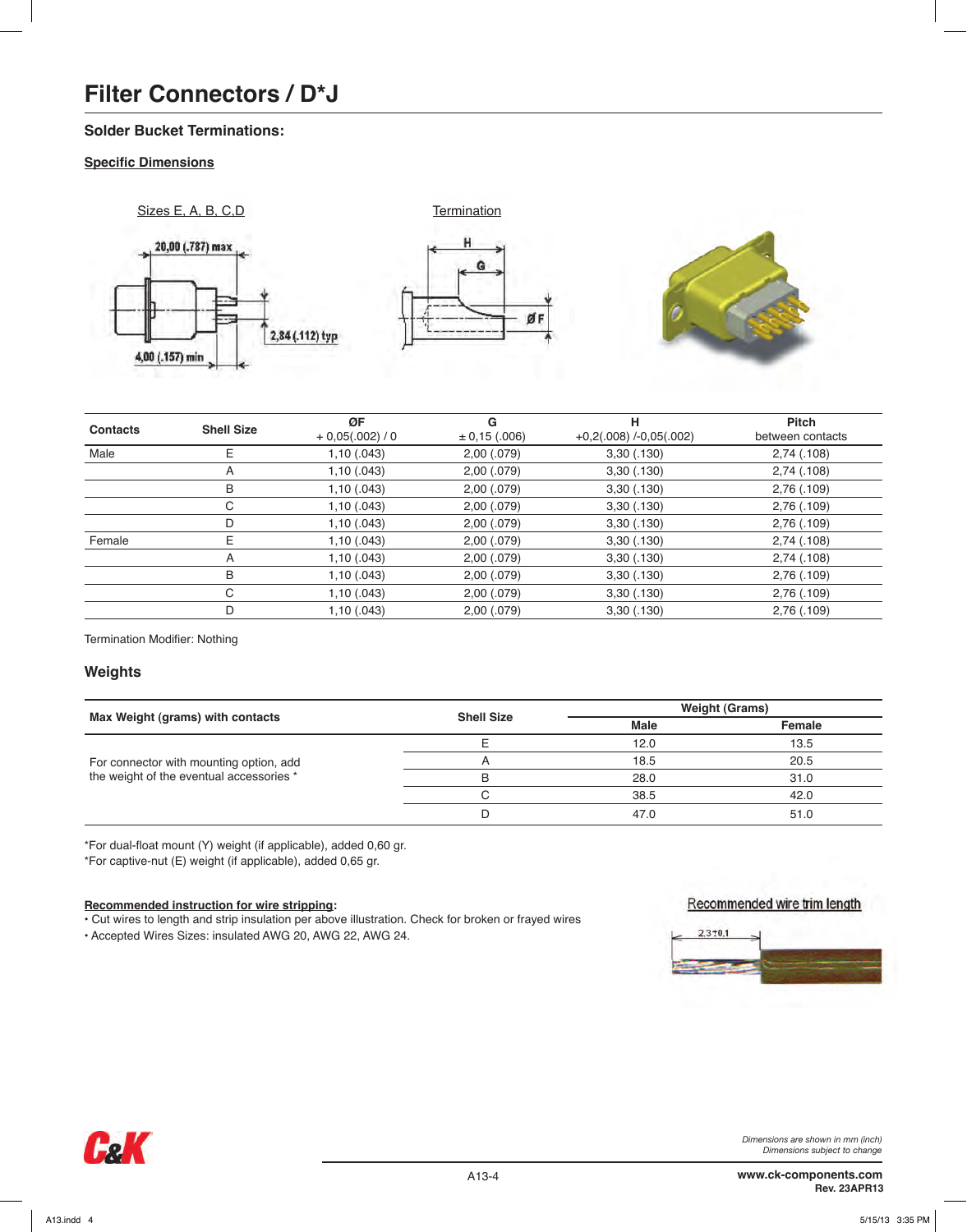## **Straight PCB solder Terminations type OL3**

#### **Specific Dimensions**



| <b>Contacts</b> | <b>Shell Size</b> | $\varnothing$ J ± 0,05 (.002) | Ø K max     | $L \pm 0.05$ (.002) | <b>Pitch between contacts</b> |
|-----------------|-------------------|-------------------------------|-------------|---------------------|-------------------------------|
| Male            | Ε                 | 0,62(.024)                    | 1,50 (.059) | 4,15(.163)          | 2,74 (.108)                   |
|                 | A                 | 0,62(.024)                    | 1,50 (.059) | 4,15(.163)          | 2,74 (.108)                   |
|                 | B                 | 0,62(.024)                    | 1,50 (.059) | 4,15(.163)          | 2,76 (.109)                   |
|                 | С                 | 0,62(.024)                    | 1,50 (.059) | 4, 15 (.163)        | 2,76 (.109)                   |
|                 | D                 | 0,62(.024)                    | 1,50 (.059) | 4, 15 (.163)        | 2,76 (.109)                   |
| Female          | E                 | 0,62(.024)                    | 1,50 (.059) | 4,15(.163)          | 2,74 (.108)                   |
|                 | A                 | 0,62(.024)                    | 1,50 (.059) | 4,15(.163)          | $2,74$ (.108)                 |
|                 | B                 | 0,62(.024)                    | 1,50 (.059) | 4, 15 (.163)        | 2,76 (.109)                   |
|                 | С                 | 0,62(.024)                    | 1,50 (.059) | 4,15(.163)          | 2,76 (.109)                   |
|                 | D                 | 0,62(.024)                    | 1,50 (.059) | 4,15(.163)          | 2,76(.109)                    |

Termination Modifier: OL3

For other termination modifier, consult factory

## **Weights**

|                                                    | <b>Shell Size</b> |      | Weight (Grams) |  |  |
|----------------------------------------------------|-------------------|------|----------------|--|--|
| Max Weight (grams) with contacts                   |                   | Male | Female         |  |  |
|                                                    |                   | 12.0 | 13.5           |  |  |
| For connector with mounting option, add the weight |                   | 18.5 | 20.5           |  |  |
| of the eventual accessories *                      | R                 | 28.0 | 31.0           |  |  |
|                                                    |                   | 38.5 | 42.0           |  |  |
|                                                    |                   | 47.0 | 51.0           |  |  |

\*For dual-float mount (Y) weight (if applicable), added 0,60 gr.

\*For captive-nut (E) weight (if applicable), added 0,65 gr.

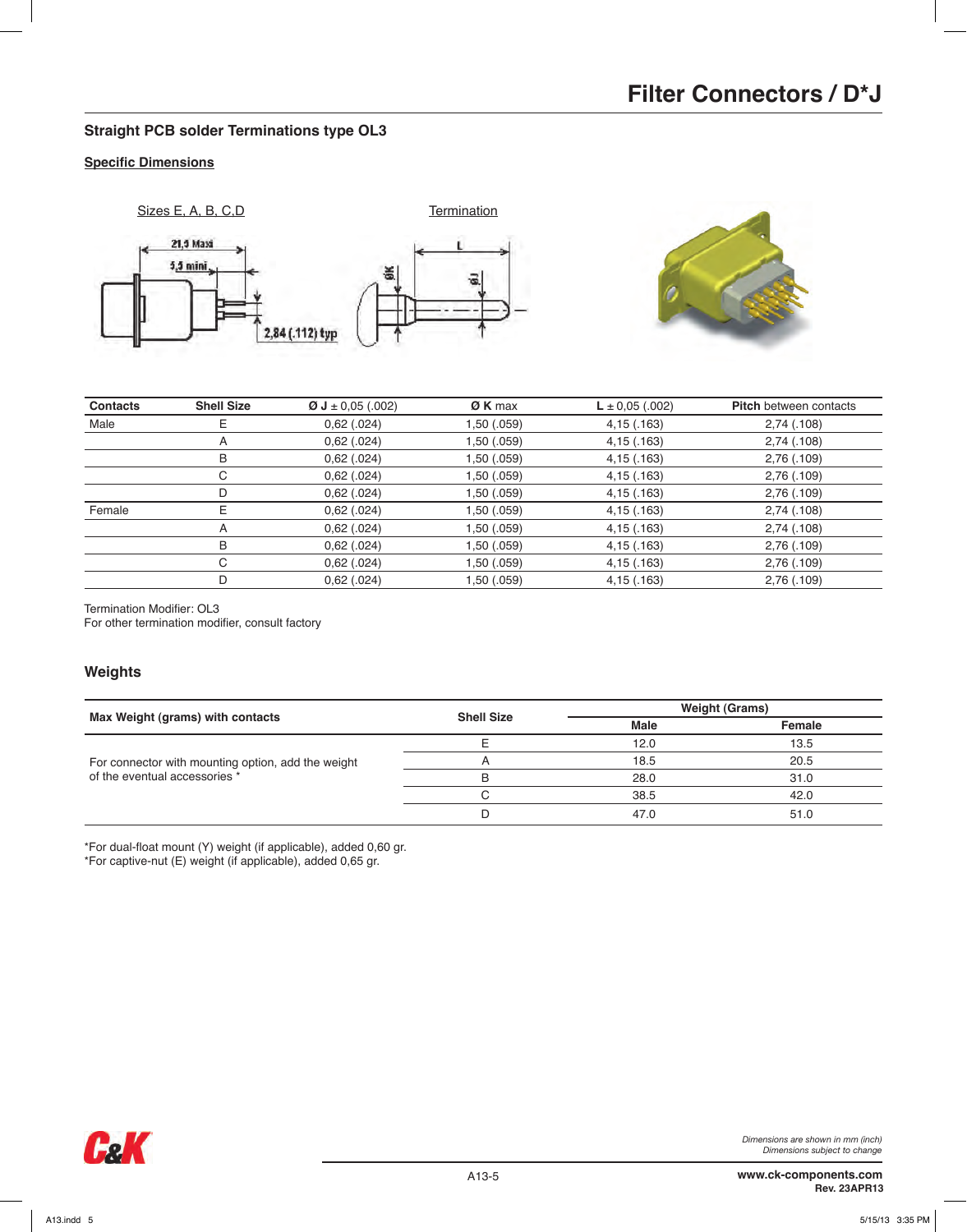# **Filter Connectors / D\*J**

**90° Bent PCB solder Terminations / Without Brackets / European Footprint type 1AON – 1BON – 2AON – 2BON**

#### **Specific Dimensions**







| <b>Termination</b> | ØΡ                | N              |
|--------------------|-------------------|----------------|
| <b>Modifier</b>    | $\pm 0.06$ (.002) | <b>Typical</b> |
| 1A0N               | 0,59(.023)        | 2,54(.100)     |
| 1B <sub>0</sub> N  | 0,59(.023)        | $2,84$ (.112)  |
| 2A0N               | 0,75(.029)        | 2,54(.100)     |
| 2B <sub>0</sub> N  | 0,75(.029)        | $2,84$ (.112)  |

| <b>Contacts</b> | <b>Shell Size</b> | <b>M</b> min | M max        | <b>G</b> max | <b>Pitch between contacts</b> |
|-----------------|-------------------|--------------|--------------|--------------|-------------------------------|
| Male            |                   | 17,80 (.398) | 18,20 (.406) | 5,50(.217)   | 2,74 (.108)                   |
|                 | A                 | 17,80 (.398) | 18,20 (.406) | 5,50(.217)   | 2,74 (.108)                   |
|                 | в                 | 17,80 (.398) | 18,20 (.406) | 5,50(.217)   | 2,76(.109)                    |
|                 | С                 | 17,80 (.398) | 18,20 (.406) | 5,50(.217)   | 2,76(.109)                    |
|                 | D                 | 17,80 (.398) | 18,20 (.406) | 5,50(.217)   | 2,76(.109)                    |
| Female          | Ε                 | 17,80 (.398) | 18,20 (.406) | 5,50(.217)   | 2,74 (.108)                   |
|                 | A                 | 17,80 (.398) | 18,20 (.406) | 5,50(.217)   | 2,74 (.108)                   |
|                 | B                 | 17,80 (.398) | 18,20 (.406) | 5,50(.217)   | 2,76(.109)                    |
|                 | С                 | 17,80 (.398) | 18,20 (.406) | 5,50(.217)   | 2,76(.109)                    |
|                 | D                 | 17,80 (.398) | 18,20 (.406) | 5,50(.217)   | 2,76(.109)                    |

Termination Modifier: 1A0N, 1B0N, 2A0N, 2B0N For other termination modifier, consult factory

## **Weights**

|                                                    | <b>Shell Size</b> |      | Weight (Grams) |  |  |
|----------------------------------------------------|-------------------|------|----------------|--|--|
| Max Weight (grams) with contacts                   |                   | Male | Female         |  |  |
|                                                    |                   | 12.6 | 14.1           |  |  |
| For connector with mounting option, add the weight |                   | 19.5 | 21.5           |  |  |
| of the eventual accessories *                      | B                 | 29.7 | 32.7           |  |  |
|                                                    |                   | 41.1 | 44.6           |  |  |
|                                                    |                   | 51.5 | 55.5           |  |  |

\*For dual-float mount (Y) weight (if applicable), added 0,60 gr.

\*For captive-nut (E) weight (if applicable), added 0,65 gr.

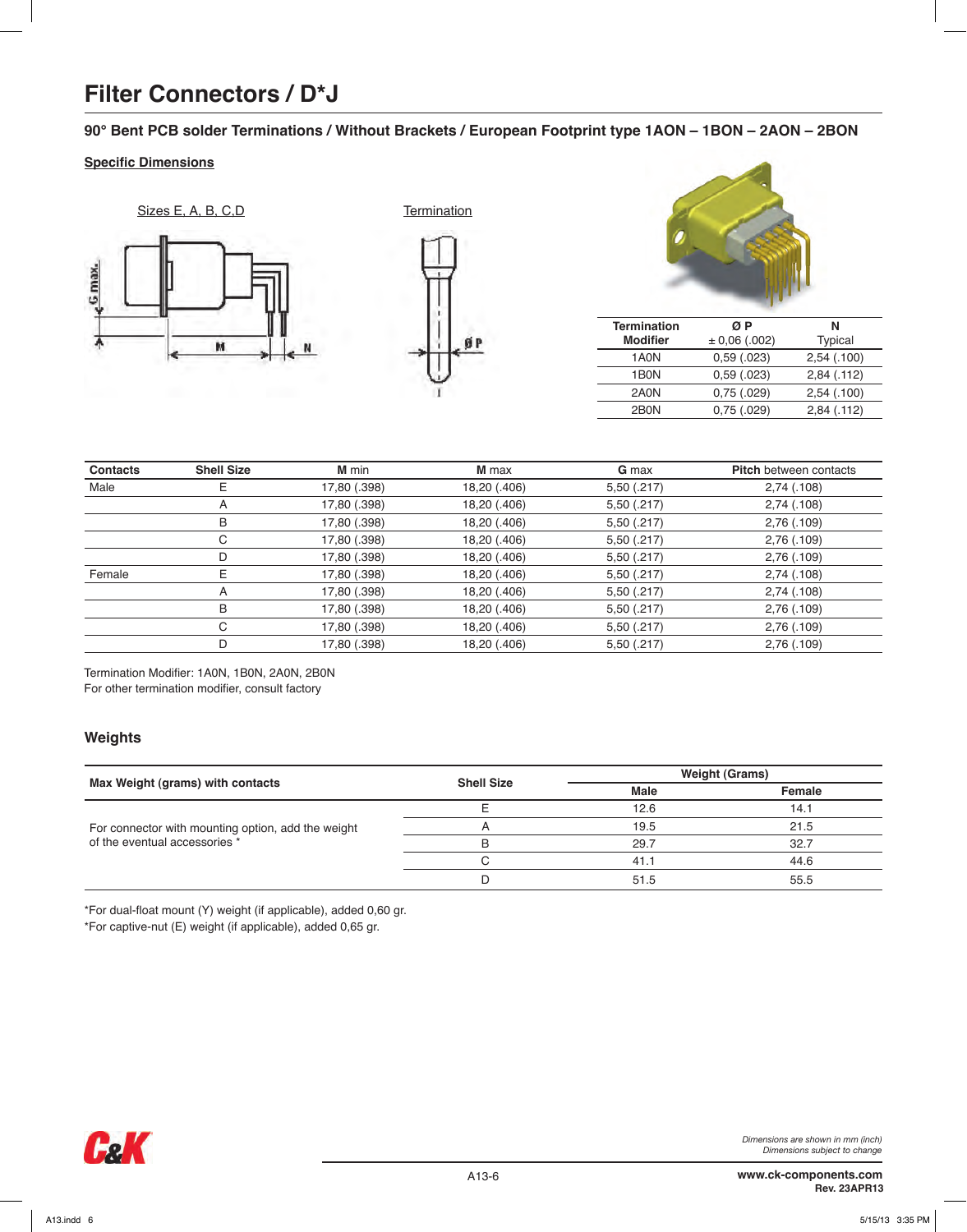**90° Bent PCB solder Terminations / With Brackets / European Footprint Type 1A2N – 1B2N – 2A2N– 2B2N**

#### **Specific Dimensions**

#### Sizes E, A, B, C, D Termination







| <b>Termination</b> | ØΡ              | N              |
|--------------------|-----------------|----------------|
| <b>Modifier</b>    | ± 0,06(.002)    | <b>Typical</b> |
| 1A <sub>2</sub> N  | 0,59(.023)      | 2,54(.100)     |
| 1B2N               | $0,59$ $(.023)$ | $2,84$ (.112)  |
| <b>2A2N</b>        | 0,75(.029)      | 2,54(.100)     |
| 2B2N               | 0,75(.029)      | $2,84$ (.112)  |

| <b>Contacts</b> | <b>Shell Size</b> | M min        | M max        | Q min         | <b>Q</b> max  | <b>G</b> max | <b>Pitch between contacts</b> |
|-----------------|-------------------|--------------|--------------|---------------|---------------|--------------|-------------------------------|
| Male            | Е                 | 17,80 (.398) | 18,20 (.406) | 23,75 (.935)  | 24,25 (.955)  | 4,40 (.173)  | 2,74 (.108)                   |
|                 | A                 | 17,80 (.398) | 18,20 (.406) | 23,75 (.935)  | 24,25 (.955)  | 4,40 (.173)  | 2,74 (.108)                   |
|                 | B                 | 17,80 (.398) | 18,20 (.406) | 23,75 (.935)  | 24,25 (.955)  | 4,40 (.173)  | 2,76(.109)                    |
|                 | C                 | 17,80 (.398) | 18,20 (.406) | 23,75 (.935)  | 24,25 (.955)  | 4,40 (.173)  | 2,76(.109)                    |
|                 | D                 | 17,80 (.398) | 18,20 (.406) | 25,75 (1.014) | 26,25 (1.033) | 4,40 (.173)  | 2,76(.109)                    |
| Female          | Е                 | 17,80 (.398) | 18,20 (.406) | 23,75 (.935)  | 24,25 (.955)  | 4,40 (.173)  | $2,74$ (.108)                 |
|                 | Α                 | 17,80 (.398) | 18,20 (.406) | 23,75 (.935)  | 24,25 (.955)  | 4,40 (.173)  | 2,74 (.108)                   |
|                 | B                 | 17,80 (.398) | 18,20 (.406) | 23,75 (.935)  | 24,25 (.955)  | 4,40 (.173)  | 2,76(.109)                    |
|                 | C                 | 17,80 (.398) | 18,20 (.406) | 23,75 (.935)  | 24,25 (.955)  | 4,40 (.173)  | 2,76(.109)                    |
|                 | D                 | 17,80 (.398) | 18,20 (.406) | 25,75 (1.014) | 26,25 (1.033) | 4,40 (.173)  | 2,76 (.109)                   |

Termination Modifier: 1A2N, 1B2N, 2A2N, 2B2N For other termination modifier, consult factory

### **Weights**

| Max Weight (grams) with contactsand<br>monobloc plastic bracket | <b>Shell Size</b> | <b>Weight (Grams)</b> |        |
|-----------------------------------------------------------------|-------------------|-----------------------|--------|
|                                                                 |                   | Male                  | Female |
|                                                                 |                   | 14.1                  | 15.6   |
|                                                                 |                   | 21.1                  | 22.1   |
|                                                                 | B                 | 31.6                  | 34.6   |
|                                                                 |                   | 43.3                  | 46.8   |
|                                                                 |                   | 54.0                  | 58.0   |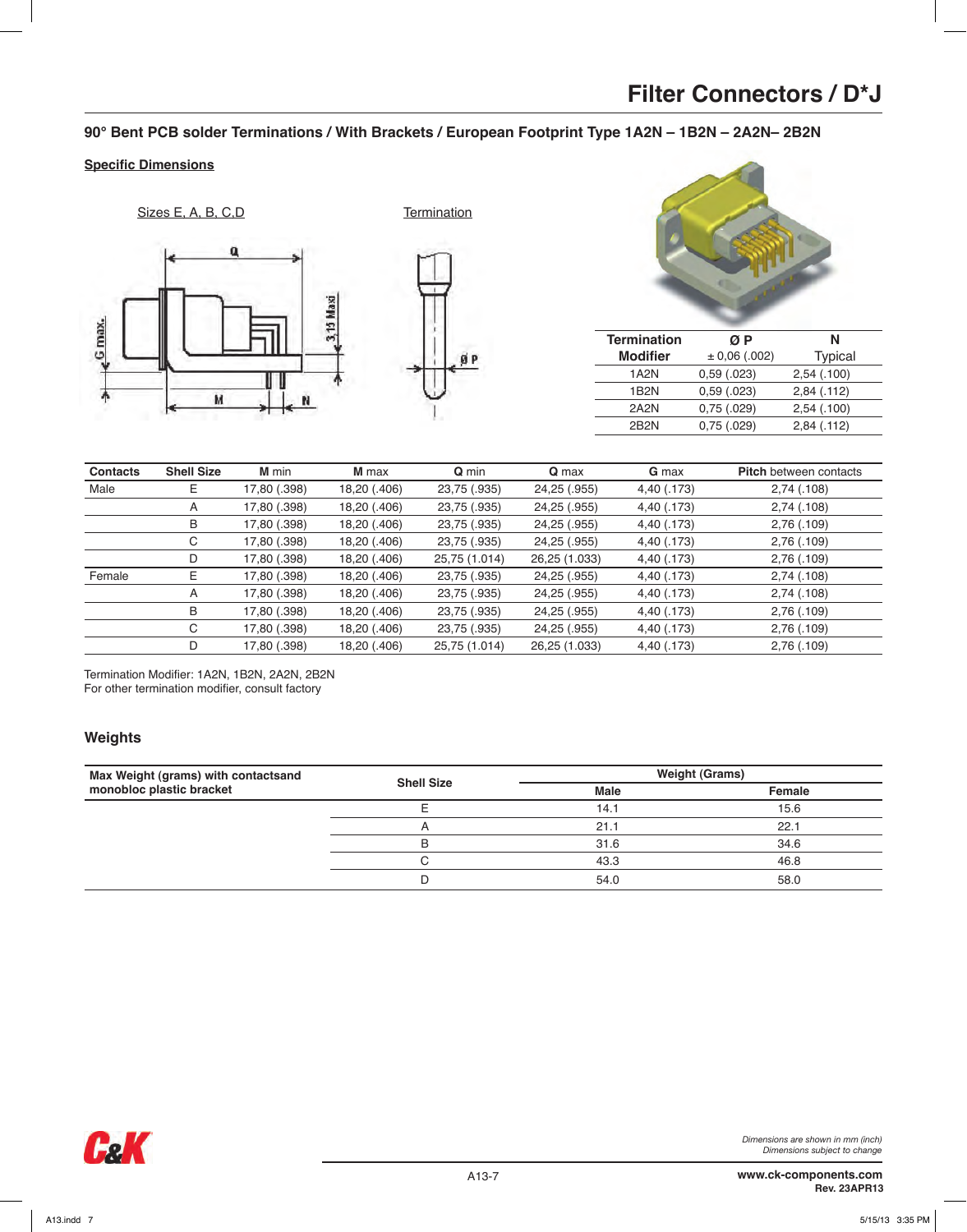## **D\*J - CS FR165 Control Operations**

#### **Before and during assembling**

| 100% contact retention test (socket contacts assembling<br>100% visual control of piece parts (before assembling)<br>100% visual control X10 of filters (insertion on contacts and first spring assembling)<br>100% visual control X10 of filters (second spring assembling)<br>100% visual control X10 of filters (rear contact assembling + crimping operation)<br>Tensile strength $>$ 23 N on contact crimp areas on 2 x 3 pieces (start/end of series)<br>Dimension control on 2 x 3 pieces (start/end of series)<br>100% visual control X10 of filters (ground plane/front insulator assembling)<br>100% Capacitance measurement 4000 to 12000 pF and recording (shells assembling)<br>100% Voltage Proof control 500 V DC (shells assembling)<br>100% Insulation Resistance check (no recording) > 10000 Mohm/ 100 V DC (shells assembling) | According to para 4.3.3 ESCC 3405/001<br>According to para 5.2.1 ESCC 3405<br>According to para 5.2.1 ESCC 3405<br>According to para 5.2.1 ESCC 3405<br>According to para 5.2.1 ESCC 3405<br>According to para 4.3.1 ESCC 3405/001<br>and 9.4 ESCC 3405<br>According to para 5.2.1 ESCC 3405<br>According to para 9.3.1.6 ESCC 3405<br>According to para 9.3.1.2 ESCC 3405<br>According to para 9.3.1.1 ESCC 3405 |
|----------------------------------------------------------------------------------------------------------------------------------------------------------------------------------------------------------------------------------------------------------------------------------------------------------------------------------------------------------------------------------------------------------------------------------------------------------------------------------------------------------------------------------------------------------------------------------------------------------------------------------------------------------------------------------------------------------------------------------------------------------------------------------------------------------------------------------------------------|-------------------------------------------------------------------------------------------------------------------------------------------------------------------------------------------------------------------------------------------------------------------------------------------------------------------------------------------------------------------------------------------------------------------|
| Burn-in                                                                                                                                                                                                                                                                                                                                                                                                                                                                                                                                                                                                                                                                                                                                                                                                                                            |                                                                                                                                                                                                                                                                                                                                                                                                                   |
| 168 hours storage at +125 °C, 200 V DC voltage applied                                                                                                                                                                                                                                                                                                                                                                                                                                                                                                                                                                                                                                                                                                                                                                                             | According to para 9.6.2 ESCC 3405                                                                                                                                                                                                                                                                                                                                                                                 |
| After burn-in                                                                                                                                                                                                                                                                                                                                                                                                                                                                                                                                                                                                                                                                                                                                                                                                                                      |                                                                                                                                                                                                                                                                                                                                                                                                                   |
| 100% Capacitance measurement 4000 to 12000 pF and recording<br>Capacitance drift control (no recording) < 20% of values<br>100% Insulation Resistance measurement > 10000 Mohm / 100 V DC<br>100% Voltage Proof control 500 V DC                                                                                                                                                                                                                                                                                                                                                                                                                                                                                                                                                                                                                   | According to para 9.3.1.6 ESCC 3405<br>According to para 9.3.1.6 ESCC 3405<br>and Table 4 ESCC 3405/001<br>According to para 9.3.1.1 ESCC 3405<br>According to para 9.3.1.2 ESCC 3405                                                                                                                                                                                                                             |
| <b>Final assembling</b>                                                                                                                                                                                                                                                                                                                                                                                                                                                                                                                                                                                                                                                                                                                                                                                                                            |                                                                                                                                                                                                                                                                                                                                                                                                                   |
| 100% visual control X10 of filters (final assembling)<br>Contact Resistance measurement < 8 mohm by sampling per CCTU 01-02 A (final assembling)<br>Sampling control on 3 pieces of the marking adherence<br>100% Insertion Loss measurement > 50 dB at 100 MHz and recording (final assembling)<br>100% visual control X10 (final assembling)<br>Dimensional control by sampling per CCTU 01-02 A (final assembling)<br>100% Capacitance measurement 4000 to 12000 pF and recording<br>100% Insulation Resistance check (no recording) > 10000 Mohm/ 100 V DC<br>100% Voltage Proof control 500 V DC                                                                                                                                                                                                                                              | According to para 5.2.1 ESCC 3405<br>According to para 4.3.3 ESCC 3405/001<br>According to para 4 ESCC 24800<br>According to para 9.3.1.7 ESCC 3405/001<br>According to para 5.2.1 ESCC 3405<br>According to para 4.3.1 ESCC 3405/001<br>and 9.4 ESCC 3405<br>According to para 9.3.1.6 ESCC 3405<br>According to para 9.3.1.1 ESCC 3405<br>According to para 9.3.1.2 ESCC 3405                                   |

Note: Burn-in performed on assembled connectors (shell swaging not made), justifying the simplification of the test sequence.

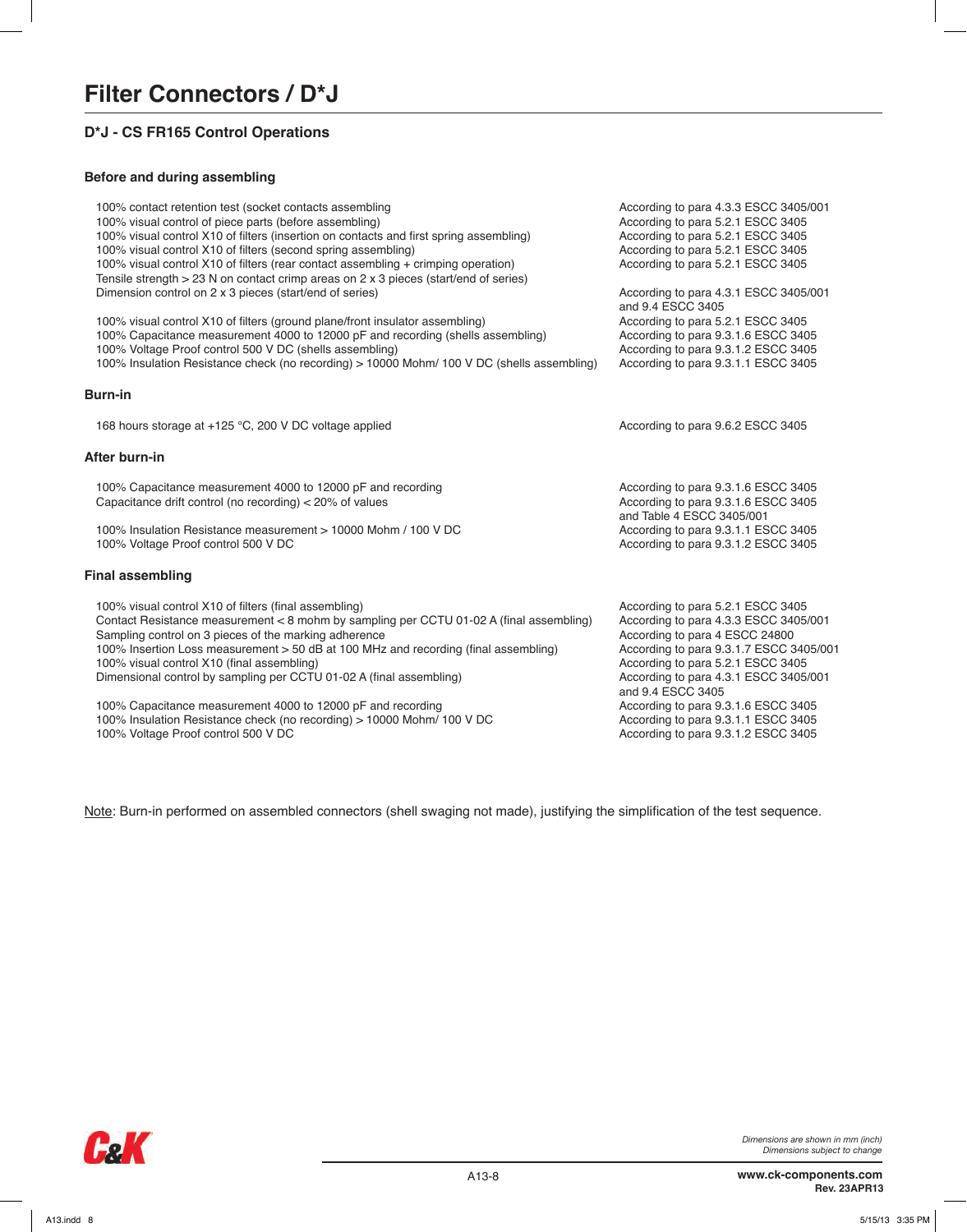## **D\*J Filter Qualification Procedure**

#### **Filter qualification**

Applicable to each lot of 5000 filters.

1) Life test

Performed on 75 filters assembled on connectors, through the standard procedure and including the burn-in.

- Life test: 2000 hours storage at +125 °C, 200 V DC voltage applied.
- Final requirement: No failure allowed.
- Intermediate controls after 500 and 1000 hours storage:
	- ¤ Capacitance measurement 4000 to 12000 pF and recording for drift calculation < 20% ¤ Insulation Resistance control > 10000 Mohm at 100 V DC
	- ¤ Voltage Proof control 500 V DC
- Final controls after 2000 hours storage:
	- ¤ Capacitance measurement 4000 to 12000 pF and recording for drift calculation < 20%
	- ¤ Insulation Resistance control > 10000 Mohm at 100 V DC
	- ¤ Voltage Proof control 500 V DC

#### 2) Humidity test

Performed on 25 filters (just assembled on connectors for handling purpose).

- Humidity test:
	- ¤ 240 hours storage at +85 °C, 85% relative humidity
	- ¤ Each contact is soldered to a 100 kOhm resistor
	- ¤ 1,5 V DC voltage applied between the shell and each 100 kOhm resistor
- Final requirement: No failure allowed.
- Final control: Insulation Resistance measurement > 10000 Mohm at 100 V DC.

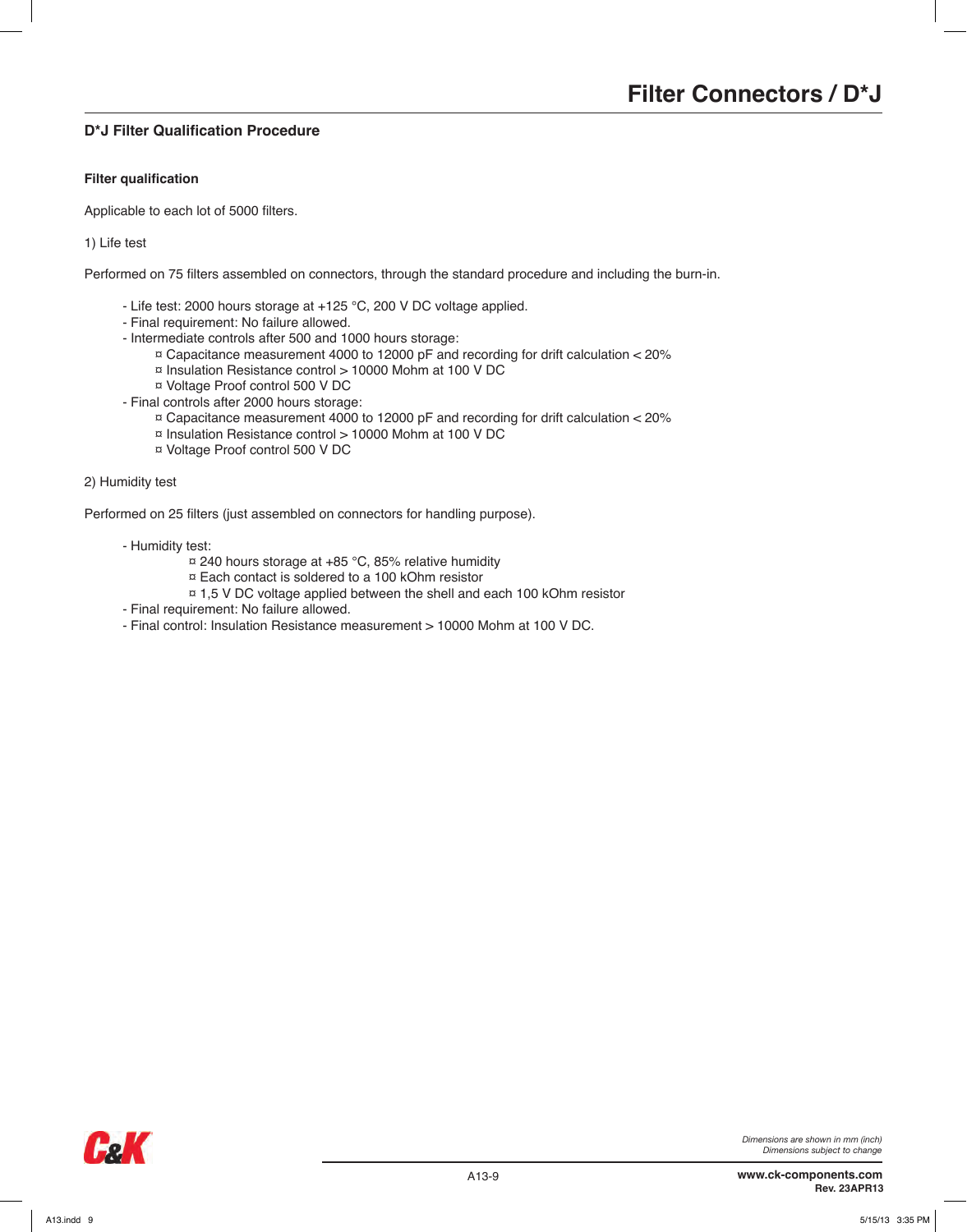## **D\*J - LOT ACCEPTANCE TESTS**

#### **Lot Acceptance Test performed during assembly (part of the standard in process controls):**

- LAT 3 (Lot Acceptance Tests, level 3): No tests or inspections are required for this level.

**LAT 3**

- 10 contacts:
	- ¤ Female contact capability (Skt contacts)
	- ¤ External visual inspection
- 2 connectors:
	- ¤ Mating verification
	- ¤ External visual inspection

#### **Lot Acceptance Tests performed on customer specific request (invoiced separately) per the following sequence:**

- LAT 2 (Lot Acceptance Tests, level 2)
- Life Test (1000 hours)

#### **LAT 2**

Performed on 2 connectors and 10 contacts, taken randomly from the ordered lot (destructive tests).

- 10 contacts:
	- ¤ External visual inspection
	- ¤ Socket contacts:
		- · Contact insertion and withdrawal forces
		- · Probe damage
	- ¤ Pin contacts:
		- · Pin bending test (+ Controls for impact on filter):
			- Capacitance and Capacitance drift
			- Insulation Resistance
	- ¤ Contact Resistance
	- ¤ Gold plate thickness (2 contacts)
- 2 connectors:
	- ¤ External visual inspection
	- ¤ Thermal shock, followed by
		- · External visual inspection
		- · Capacitance
		- · Voltage Proof
	- ¤ Contact retention (in insert)
	- ¤ Endurance, followed by:
		- · External visual inspection
		- · Mating / unmating forces
		- · Capacitance
		- · Contact Resistance drift
		- · Insulation Resistance measurement
		- · Voltage Proof
		- · Insertion loss

#### **Life Test**

Performed on 60 filters assembled on connectors, through the standard procedure and including the burn-in.

- Life test: 1000 hours storage at +125 °C, 200 V DC voltage applied.
	- Final requirement: No failure allowed.
	- Initial controls, intermediate controls (500 hours) and final controls (1000 hours):
		- ¤ External visual inspection
		- ¤ Capacitance measurement 4000 to 12000 pF and record for drift calculation < 20%
		- ¤ Insulation Resistance control > 10000 Mohm at 100 V DC
		- ¤ Voltage Proof control 500 V DC
		- $\alpha$  Insertion loss measurement > 50 dB at 100 MHz (final control only)

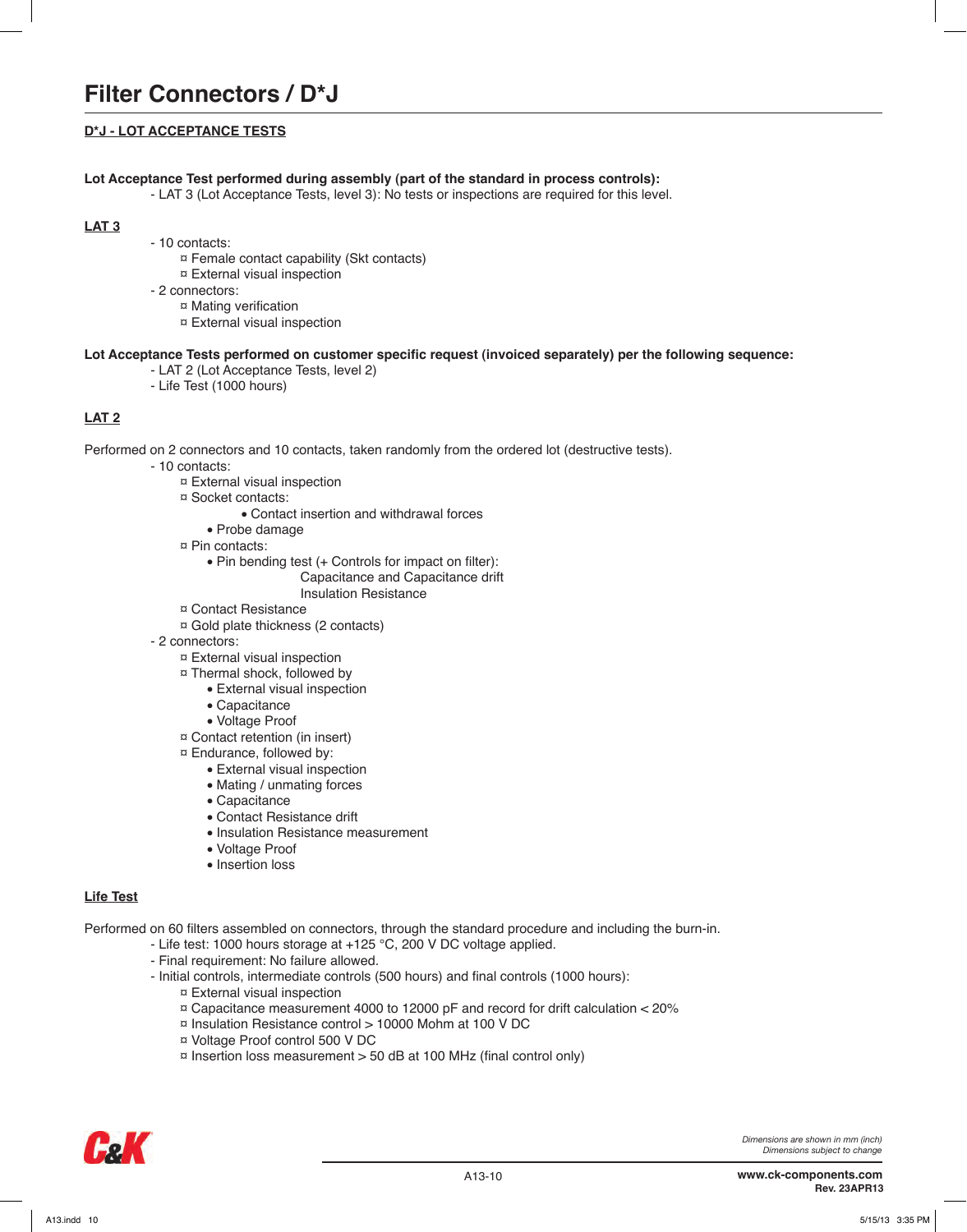

*Dimensions are shown in mm (inch) Dimensions subject to change*